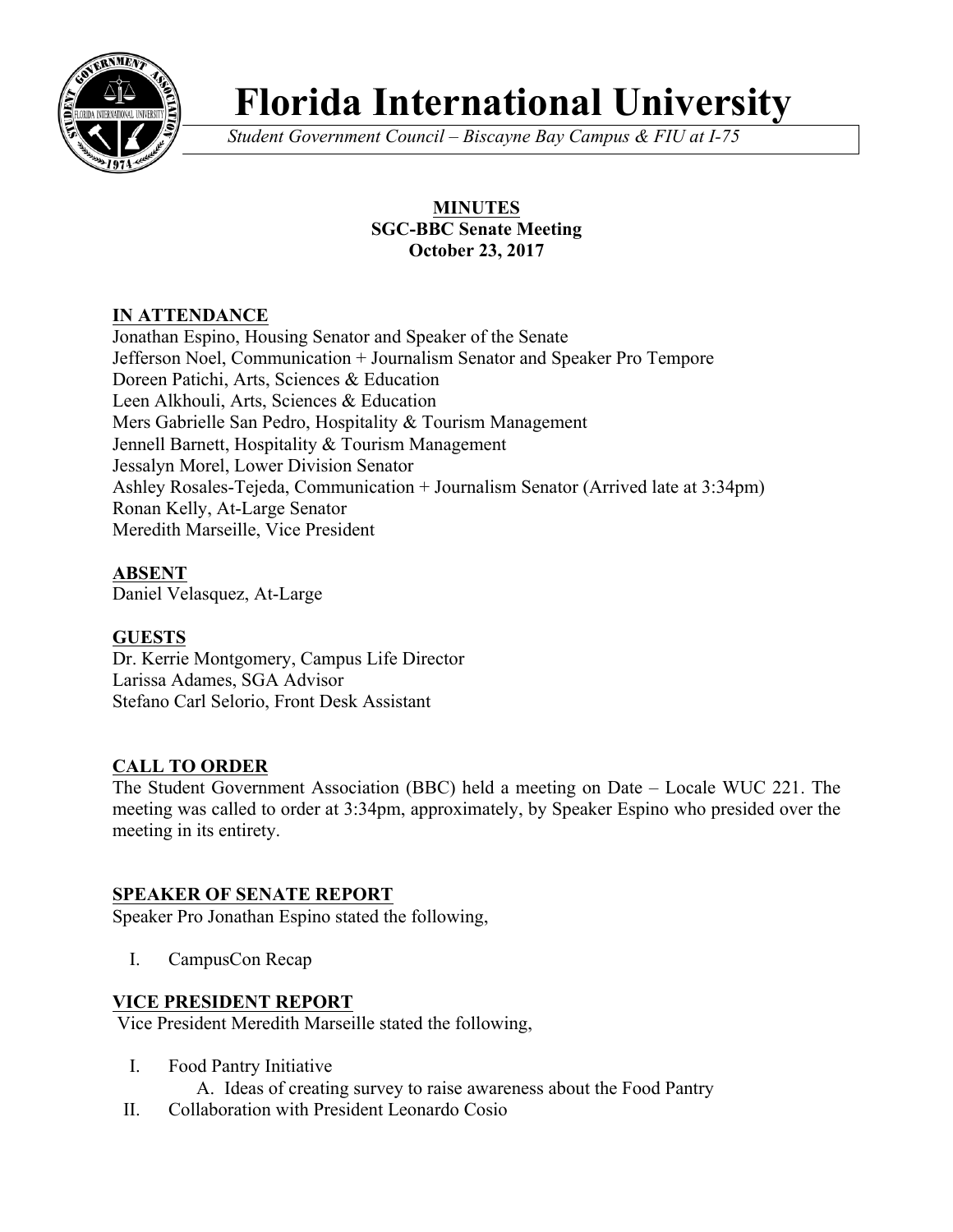III. Path of Reflexology

#### **SPEAKER PRO TEMPORE REPORT**

Speaker Pro Tempore Jefferson Noel stated the following,

- I. Meet the Dean of CARTA
	- A. Wednesday, November 8 10:00am
	- B. Collaboration with the Public Relations Board in order to create awareness.
	- C. OrgSync Applications are to be made.
- II. International Harmony Initiative
	- A. Collaboration with SGA's Interns
	- B. Surveys are in the works to retrieve information from students.
- III. CampusCon Recap

#### **FINANCE CHAIR REPORT**

Senator Ronan Kelly stated the following,

No report was made.

#### **RLJ CHAIR REPORT**

Senator Jessalyn Morel stated the following,

She is currently looking for interested senators to partake in the committee.

#### **OPERATIONAL AFFAIRS REPORT**

Senator Daniel Velasquez was ABSENT.

#### **INTERNAL AFFAIRS REPORT**

Senator Leen Alkhouli stated the following,

She is currently looking into the appropriation of council members' timing.

#### **STUDENT ADVOCACY CHAIR REPORT**

Senator Ashley Rosales-Tejeda stated the following,

I. CampusCon Recap

#### **ADVISOR REPORT**

SGA Advisor Larissa Adames stated the following,

I. Graphic Request Form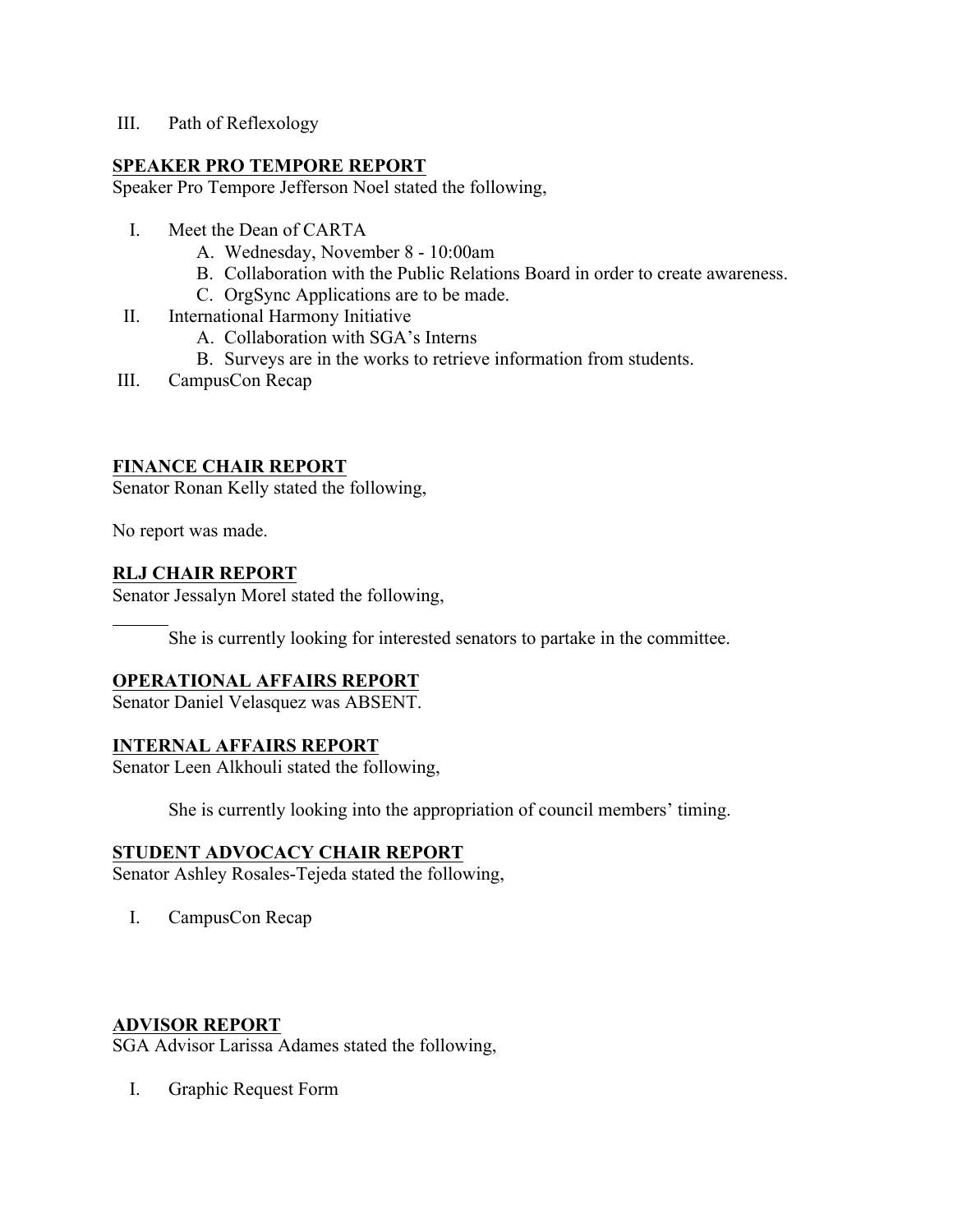- A. Please refer to Adam Bernstein for graphics to be made for future events.
- II. Alumni Reception
- III. General Meeting
	- A. The new date is going to be November 1, 2017
- IV. Homecoming Week

#### **NEW BUSINESS**

I. Senate Event: Sundae with the Senate

TBA: November 20, 22, or 27

A motion to table the discussion of Sundae with Senate for October 30, 2017 Senate meeting was made by Senator [Jefferson Noel] and seconded by Senator [Jessalyn Morel].

The motion passed unanimously.

- AYE Jonathan Espino, Housing Senator and Speaker
- AYE Jefferson Noel, Communication + Journalism Senator and Speaker Pro Tempore
- AYE Doreen Patichi, Arts, Sciences & Education
- AYE Leen Alkhouli, Arts, Sciences & Education
- AYE Mers Gabrielle San Pedro, Hospitality & Tourism Management
- AYE Jennell Barnett, Hospitality & Tourism Management
- AYE Jessalyn Morel, Lower Division Senator
- AYE Ashley Rosales-Tejeda, Communication + Journalism Senator (Arrived late at 3:34pm)
- AYE Ronan Kelly, At-Large Senator
- II. Doreen Patichi: Upper Division

A motion to appoint Senator [Doreen Patichi] for [Upper Division] was made by Senator [Ronan Kelly] and seconded by Senator [Sigal Dahan].

The motion passed unanimously.

- AYE Jonathan Espino, Housing Senator and Speaker
- AYE Jefferson Noel, Communication + Journalism Senator and Speaker Pro Tempore
- AYE Doreen Patichi, Arts, Sciences & Education
- AYE Leen Alkhouli, Arts, Sciences & Education
- AYE Mers Gabrielle San Pedro, Hospitality & Tourism Management
- AYE Jennell Barnett, Hospitality & Tourism Management
- AYE Jessalyn Morel, Lower Division Senator
- AYE Ashley Rosales-Tejeda, Communication + Journalism Senator (Arrived late at 3:34pm)
- AYE Ronan Kelly, At-Large Senator

#### **ANNOUNCEMENTS**